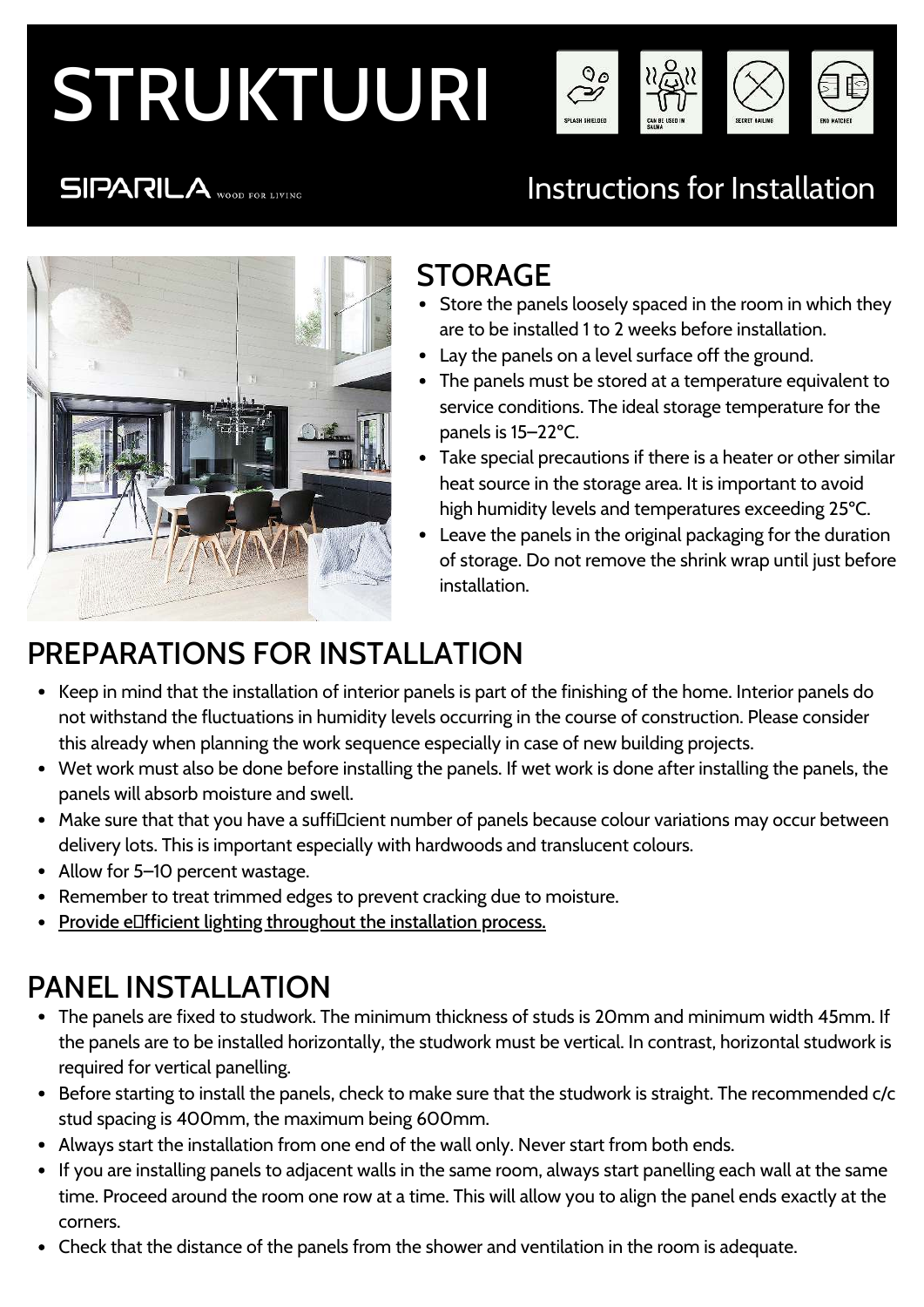# STRUKTUURI



#### **SIPARILA** WOOD FOR LIVING

### Instructions for Installation

### CONCEALED FIXING

- Always start installing the panels from bottom up using concealed fixing to make it possible to fix the panels through the tongue. If the panels are installed horizontally, place the panel with the tongue pointing up.
- Fix the panels to the studwork through the tongue using a Dyckert nail or similar stiff nail or staples. Finishing nails are not suitable for fixing panels.
- It is advisable to use a compressed air nail gun for fixing the panels. The minimum nail length is three times the panel thickness. Adjust the nail penetration depth correctly. The nail may not protrude from the panel surface or sink too deep not to damage panel surface.
- Make sure that concealed-fixed panels are driven home. This ensures that the fixing marks will not show even when the panels dry.
- The panels must be fixed to each stud with two nails. To ensure secure fixing, drive the nails at an angle relative to each other.

### ALIGNING THE TONGUED END PANEL

- The tongued end panel helps reduce wastage. When installing tongued end panels, allow for 10 percent wastage.
- Tongued end panels can be installed in two ways.

#### BRICKWORK PATTERN

- With the brickwork pattern, the panel joints follow a regular pattern. First measure the length of the room to determine the panel size you should start with to be able to place the joints at regular intervals.
- Proceed with panelling while making sure that the joint of the panel being installed is midway relative to the panels in the lower row.
- As the brickwork pattern results in more wastage, you need to calculate the required number of panels with care.

#### CONTINUOUS PATTERN

- With the continuous pattern, you start with a full-sized panel. When you reach the end of the row, cut the panel and use the cut piece to start the next row of panels.
- With the continuous pattern, the joints will be positioned randomly.

### PLEASE NOTE!

- Make sure that the panelling proceeds in a straight line. Carry out regular checks using an alignment wire or laser. Especially with tongued end panels, a gap is created in the end joint if the panelling deviates from a straight line.
- If the sides of the area to be panelled differ in width, a maximum gap of 1 mm per panel may be left in the panels to compensate for the difference. Do not leave a gap greater than this, otherwise the nail heads will be exposed when the panels dry. Make an exact determination of the difference between the extremes (millimetres). If necessary, consult a professional installer!